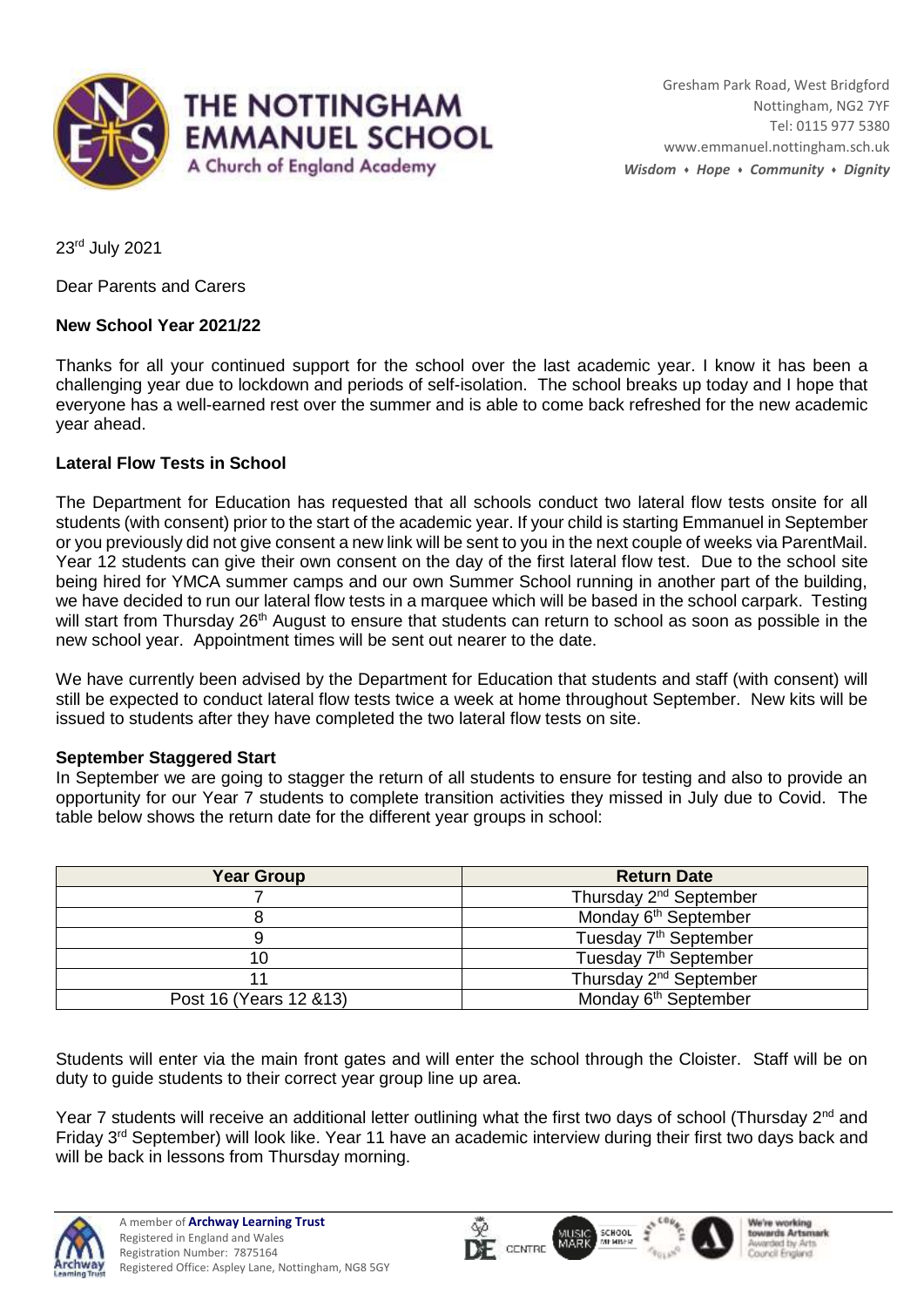### **What school will be like from 2nd September:**

- Students will be returning to their normal timetable and will move around the school to lessons.
- Students will have access to the specialised rooms all over the school.
- Students will need to be in full school uniform. Please see the previous letter about acceptable uniform or review the guidance on the school website.
- Each year group will line up in their outside year area at the start of each day.
- There is no requirement for students or staff to wear face masks. This may change if we have an outbreak in school or if the Department for Education update their guidance. Staff and students can still choose to wear masks.
- Students will change for PE so will need to wear their normal school uniform on PE days and bring their PE kit to get changed into.
- Enrichment programme will restart at lunch and after school details in September.
- Homework will continue to be set on Teams. New students will have Teams Induction lessons in September.
- Breakfast club is going to be launched in the second week in September details to follow.

# **Access Cards and Lunch**

Please ensure that students bring their Access Card into school. Lunch accounts need to be topped up via ParentMail. New students will be sent details about this prior to the start of term.

### **Lunch Time**

The numbers of students on site has grown significantly since the start of Covid. With this in mind we will be introducing a split lunch. This will mean that only half of the school will be out for lunch at any time, reducing the congestion in the canteen and ensuring that there is sufficient space either in the canteen or cloister for students to sit down and eat their lunch. Years 7, 8 & 9 will be on early lunch and Years 10 & 11 on late lunch. Post 16 will go to lunch depending on their timetable for the day. Sandwiches will be served from the food pod in the cloister; whereas hot food including the hot meal of the day will be served in the canteen. There will be three till points in the canteen to reduce congestion and ensure that all students and staff get served promptly. Break time will continue to be the same time for all year groups.

# **School Timetable**

To accommodate a split lunch on our timetable we have had to make some slight adjustments to the school day. The timetable below shows the times of lessons, break and lunch for Mondays, Tuesdays, Wednesdays and Fridays.

| Monday, Tuesday, Wednesday & Friday |          |           |             |           |          |                       |           |  |  |
|-------------------------------------|----------|-----------|-------------|-----------|----------|-----------------------|-----------|--|--|
| Tutor                               |          |           | Break (all) | -3        | 4a       | 4 <sub>b</sub>        |           |  |  |
|                                     |          |           |             |           |          | KS3 Lunch   KS4 Lunch |           |  |  |
| $8:30 -$                            | $9:00 -$ | $10:00 -$ | $11:00 -$   | $11:15 -$ | $12:15-$ | $13:15 -$             | $14:10 -$ |  |  |
| 9:00                                | 10:00    | 11:00     | 11:15       | 12:15     | 13:15    | 14:10                 | 15:10     |  |  |

The timetable below shows the times of lessons, break and lunch for Thursday:

| Thursday |          |                    |           |           |                       |           |            |  |  |
|----------|----------|--------------------|-----------|-----------|-----------------------|-----------|------------|--|--|
|          | 2        | <b>Break (all)</b> | ∣3        | <u>Aa</u> | 4 <sub>b</sub>        | 5         | Yr 7       |  |  |
|          |          |                    |           |           | KS3 Lunch   KS4 Lunch |           | Enrichment |  |  |
| $8:30 -$ | $9:25 -$ | $10:20 -$          | $10:35 -$ | $11:30 -$ | $12:20 -$             | $13:10 -$ | $14:00 -$  |  |  |
| 9:25     | 10:20    | 10:35              | 11:30     | 12:20     | 13:10                 | 14:00     | 15:00      |  |  |

**Students need to arrive at school by 8:25am**. The gates will close at 8:25am and anyone who arrives after this time will be classed as late. Students need to be in their tutor line by 8:30am where they will be greeted by their Year Leader and Tutor.